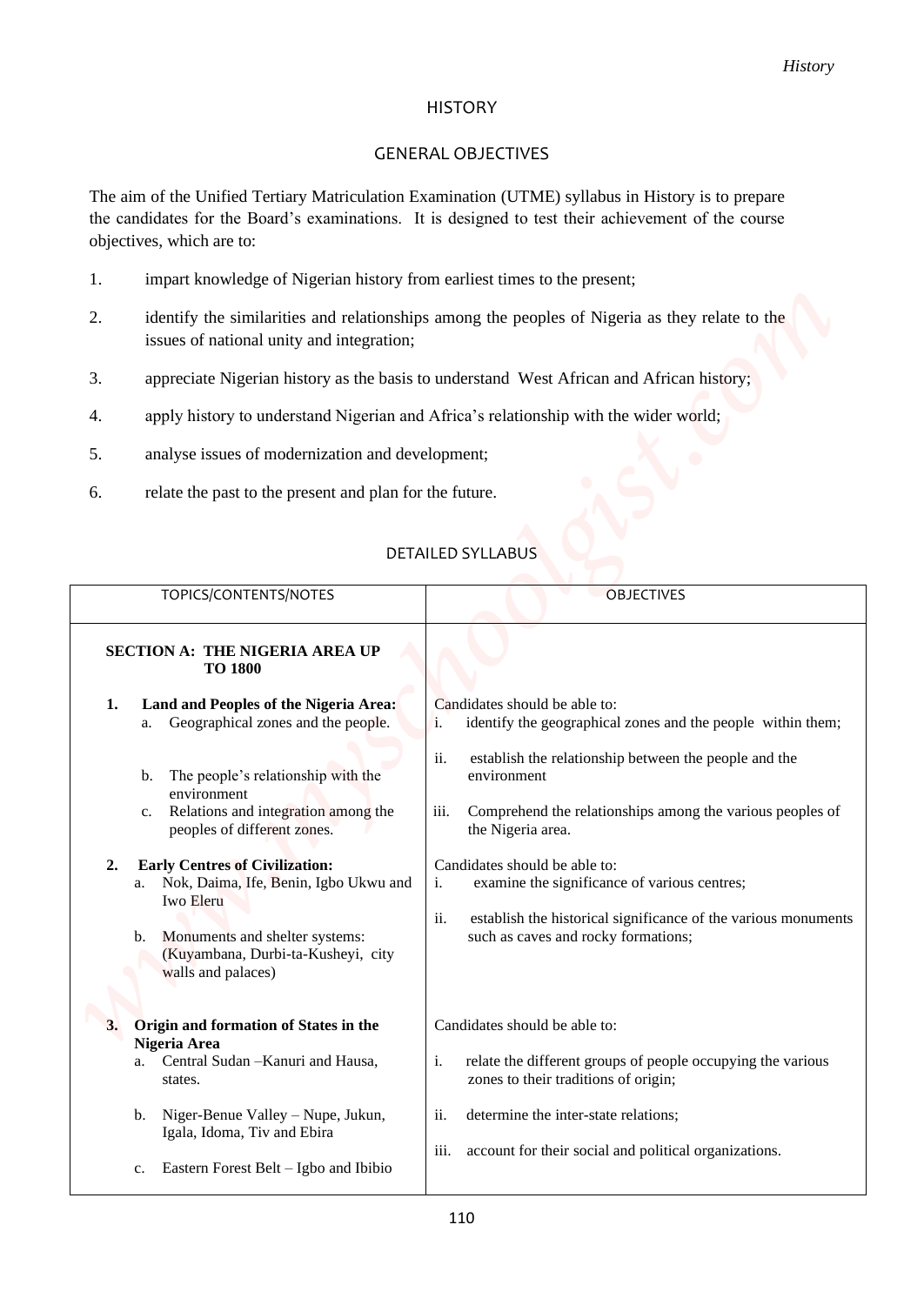# *History*

|          |                                                                                        |                                                                                                                                                                                                                                   |                           | <b>History</b>                                                                                                                                                                                                                                                                                         |
|----------|----------------------------------------------------------------------------------------|-----------------------------------------------------------------------------------------------------------------------------------------------------------------------------------------------------------------------------------|---------------------------|--------------------------------------------------------------------------------------------------------------------------------------------------------------------------------------------------------------------------------------------------------------------------------------------------------|
|          |                                                                                        | TOPICS/CONTENTS/NOTES                                                                                                                                                                                                             |                           | <b>OBJECTIVES</b>                                                                                                                                                                                                                                                                                      |
|          | d.                                                                                     | Western Forest Belt - Yoruba and Edo                                                                                                                                                                                              |                           |                                                                                                                                                                                                                                                                                                        |
|          | e.                                                                                     | Coastal and Niger-Delta - Efik, Ijo,<br>Itsekiri and Urhobo                                                                                                                                                                       |                           |                                                                                                                                                                                                                                                                                                        |
|          | i.<br>ii.<br>iii.                                                                      | Factors influencing their origin<br>and migration<br>Social and political<br>organizations<br>Inter-State relations, religion<br>war and peace.                                                                                   |                           |                                                                                                                                                                                                                                                                                                        |
| 4.<br>a. |                                                                                        | <b>Economic Activities and Growth of States:</b><br>Agriculture – hunting, farming, fishing,<br>animal husbandry and horticulture.                                                                                                | $\mathbf{i}$ .            | Candidates should be able to:<br>identify the various economic activities of the<br>people;                                                                                                                                                                                                            |
| b.       | food processing.                                                                       | Industries – pottery, salt-making, iron-<br>smelting, blacksmithing, leather-working,<br>wood-carving, cloth-making, dyeing and                                                                                                   | ii.<br>$\overline{111}$ . | differentiate the economic activities and specialties of the<br>people;<br>relate trade and other economic activities to the growth of the<br>states.                                                                                                                                                  |
| c.       |                                                                                        | Trade and trade routes:- local, regional, long<br>distance, including trans-Sahara trade.                                                                                                                                         |                           |                                                                                                                                                                                                                                                                                                        |
| d.       | Expansion of states.                                                                   |                                                                                                                                                                                                                                   |                           |                                                                                                                                                                                                                                                                                                        |
| 5.       | <b>External Influences:</b><br>a.<br>i.<br>ii.<br><b>Europeans:</b><br>b.<br>i.<br>ii. | <b>North Africans/Arabs</b><br>introduction, spread and impact<br>of Islam;<br>trans-Saharan trade.<br>early European trade with the<br>coastal states.<br>the trans-Atlantic slave trade<br>(origin, organization and<br>impact) | ii.<br>iii.               | Candidates should be able to:<br>i. assess the impact of the contact with North Africa on the people<br>and states South of the Sahara.<br>examine the impact of early European contact with the coastal<br>people;<br>trace the origin, organization and impact of the trans-Atlantic<br>slave trade. |
| 1.       | consequence)                                                                           | <b>SECTION B: THE NIGERIA AREA 1800 - 1900</b><br><b>The Sokoto Caliphate</b><br>The Sokoto Jihad - (causes, courses and                                                                                                          | i.<br>ii.                 | Candidates should be able to:<br>examine the causes, and the processes of the Jihad;<br>determine the factors that led to the rise of the caliphate;                                                                                                                                                   |
|          | a.<br>$\mathbf{b}$ .<br>neighbours<br>$\mathbf{c}$ .<br>caliphate.<br>d.               | The causes and the process of the jihad<br>The establishment and administration of<br>the caliphate and relations with<br>The achievements and impact of the<br>The collapse of the caliphate.                                    | iii.<br>iv.<br>V.         | examine the administrative set-up of the caliphate and its<br>relations with its neighbours;<br>examine the impact of the caliphate;<br>trace the internal and external factors that led to the collapse of<br>the caliphate.                                                                          |
| 2.       | <b>Kanem-Borno</b><br>a.<br>b.<br>$C_{\star}$                                          | The collapse of the Saifawa dynasty<br>Borno under the Shehus<br>Borno under Rabeh                                                                                                                                                | i.<br>ii.<br>iii.         | Candidates should be able to:<br>determine the factors that led to the collapse of the Saifawa<br>dynasty;<br>examine Borno under the administration of the Shehus;<br>assess the role of Rabeh in Borno's history.                                                                                    |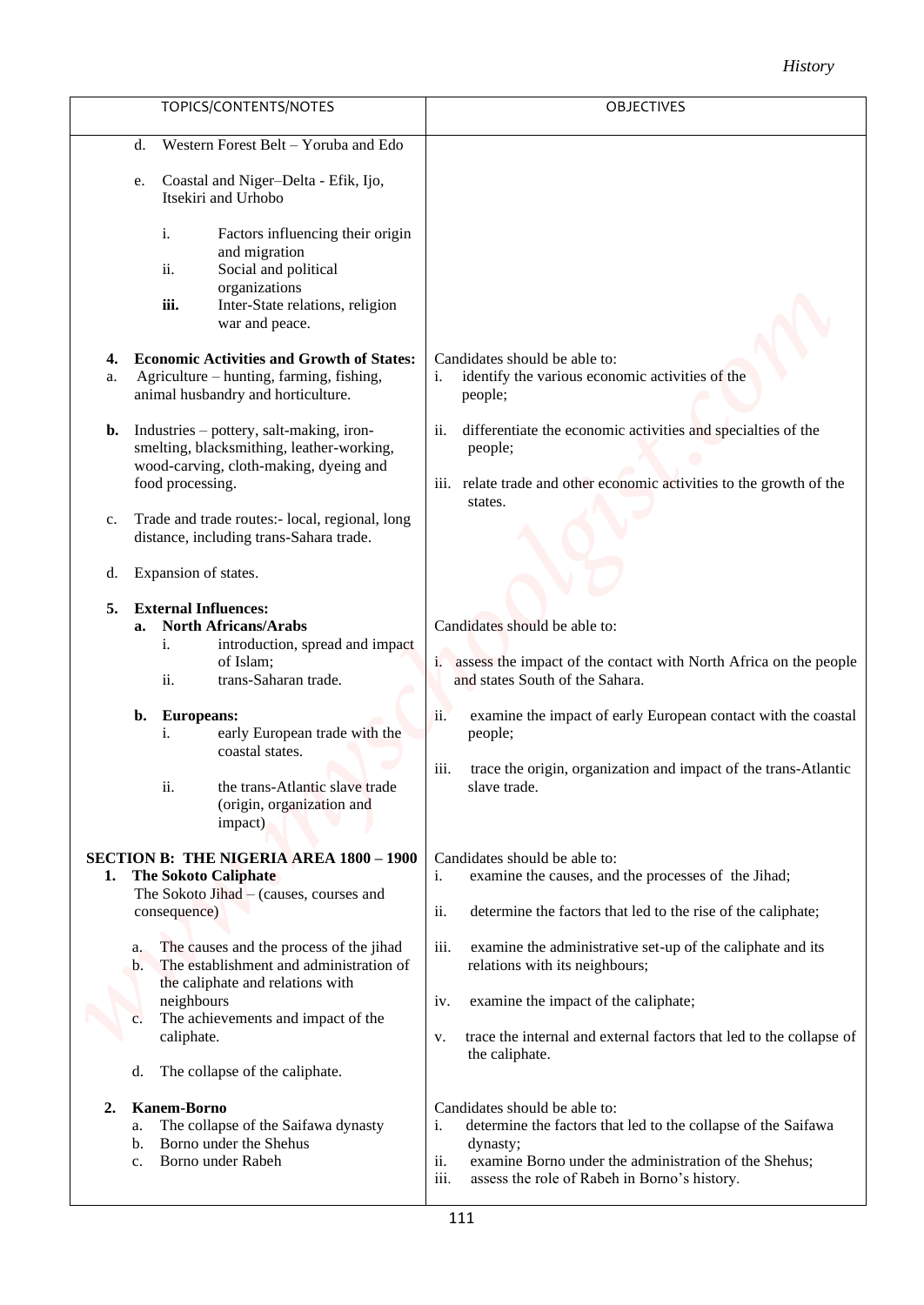|                                                                                                                                                                                                                                                                           | <b>History</b>                                                                                                                                                                                                                       |
|---------------------------------------------------------------------------------------------------------------------------------------------------------------------------------------------------------------------------------------------------------------------------|--------------------------------------------------------------------------------------------------------------------------------------------------------------------------------------------------------------------------------------|
| TOPICS/CONTENTS/NOTES                                                                                                                                                                                                                                                     | OBJECTIVES                                                                                                                                                                                                                           |
| Yorubaland:<br>3.<br>The fall of the Old Oyo Empire<br>a.<br>The Yoruba wars and their impact<br>b.<br>The peace treaty of 1886 and its<br>c.<br>aftermath                                                                                                                | Candidates should be able to:<br>examine the causes of the fall of the Old Oyo;<br>i.<br>examine the causes and effects of the Yoruba wars:<br><i>ii.</i><br>iii.<br>assess the impact of the 1886 peace treaty.                     |
| <b>Benin</b><br>4.<br>Internal political development<br>a.<br>Relations with neighbours<br>b.<br>Relations with the Europeans<br>5.<br><b>Nupe</b>                                                                                                                        | Candidates should be able to:<br>examine the internal political development;<br>i.<br>examine her relations with her neighbours;<br>ii.<br>assess her relationship with the Europeans.<br>iii.                                       |
| Internal political development<br>a.<br>Relations with neighbours.<br>b.<br><b>Igbo</b><br>6.<br>Internal political development<br>a.<br>Relations with neigbhours.<br>b.                                                                                                 | examine Nupe internal political development.<br>i.<br>ii.<br>assess her relations with her neighbours.<br>examine Igbo internal political development.<br>i.<br>ii.<br>assess her relations with her neighbours.                     |
| Efik<br>7.<br>Internal political development<br>a.<br>Relations with neigbhours.<br>b.                                                                                                                                                                                    | examine Efik internal political development.<br>i.<br>ii.<br>assess her relations with her neighbours.                                                                                                                               |
| <b>European Penetration and Impact:</b><br>8.<br>European exploration of the interior.<br>a.<br>The suppression of the trans-Atlantic<br>b.<br>slave trade.                                                                                                               | Candidates should be able to:<br>examine the motive for the exploration of the interior.<br>1.<br>ii.<br>give reasons for the suppression of the trans-Atlantic slave<br>trade;<br>trace the development of commodity trade;<br>iii. |
| The development of commodity trade<br>c.<br>and rise of consular authority.<br>Christian missionary activities.<br>d.<br>The activities of the trading companies.<br>e.                                                                                                   | examine missionary and European activities in the area;<br>iv.<br>assess the activities of the European trading companies<br>V.<br>account for the rise of consular authority.<br>vi.                                                |
| Impact of European activities on the<br>f.<br>coast and the hinterland.<br><b>British Conquest of the Nigeria Area:</b><br>9.<br>Motives for the conquest<br>a.<br>Methods of the conquest and its result.<br>b.<br>Resistance to and aftermath of the<br>c.<br>conquest. | Candidates should be able to:<br>determine the reasons for the conquest and the methods used;<br>i.<br>ii.<br>examine the various resistance to the conquest<br>iii.<br>evaluate the results and the aftermath of the conquest.      |
| <b>SECTION C: NIGERIA 1900 - 1960</b><br>The Establishment of Colonial Rule up to<br>1.<br>1914:                                                                                                                                                                          | Candidates should be able to:<br>examine the administrative set-up of the protectorates;<br>i.                                                                                                                                       |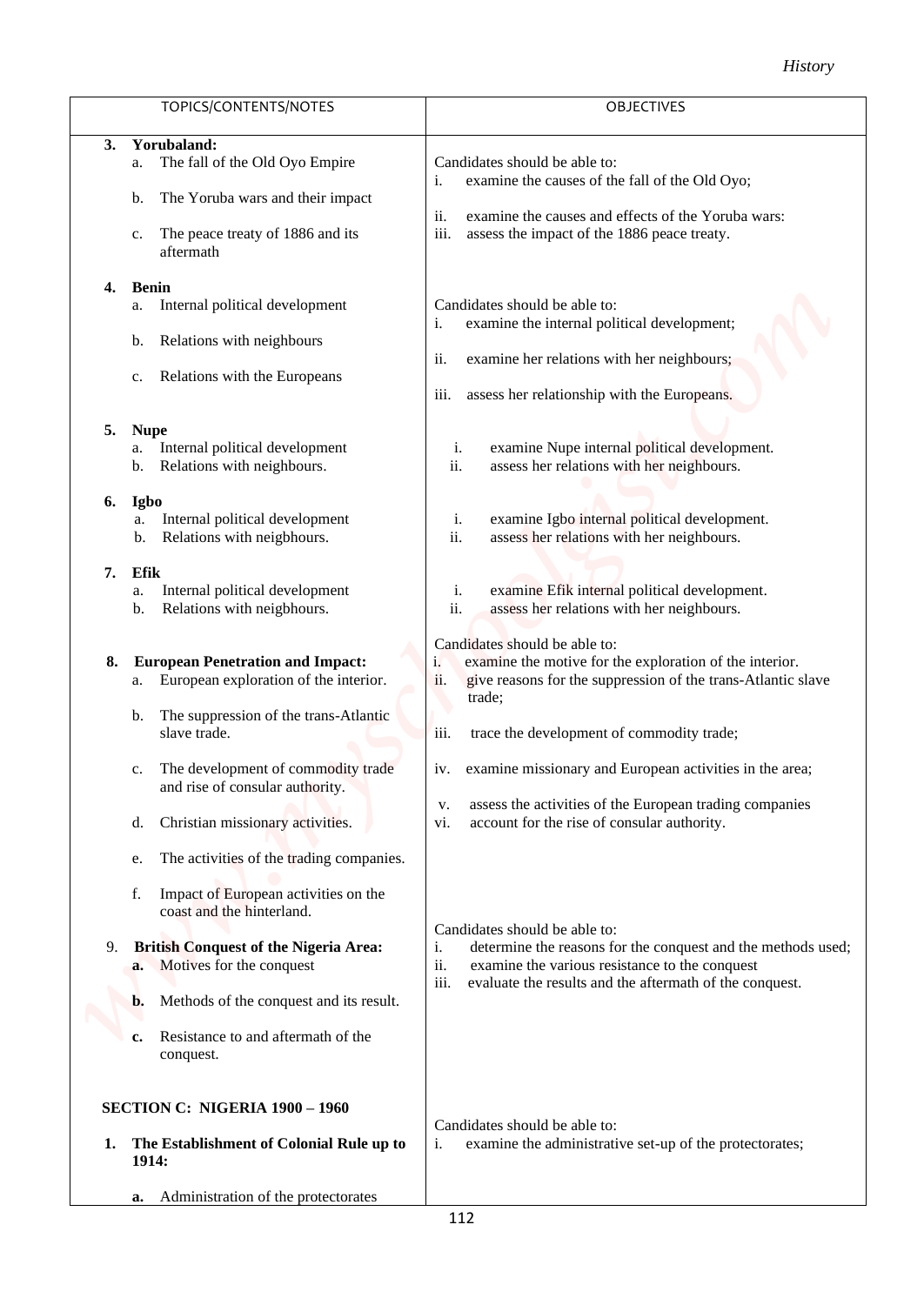|                                                                                          | <b>History</b>                                                                        |
|------------------------------------------------------------------------------------------|---------------------------------------------------------------------------------------|
| TOPICS/CONTENTS/NOTES                                                                    | <b>OBJECTIVES</b>                                                                     |
| The Amalgamation of 1914:<br>2.                                                          | Candidates should be able to:                                                         |
| Reasons<br>a.                                                                            | examine the reasons for the 1914 Amalgamation<br>i.<br>and its effects.               |
| Effects<br>b.                                                                            |                                                                                       |
| <b>Colonial Administration After the</b><br>3.<br><b>Amalgamation:</b>                   | Candidates should be able to:                                                         |
| a. Central Administration:-<br>Legislative                                               | relate the composition of the central administrative<br>i.                            |
| and Executive Councils                                                                   | set-up to its consequences;                                                           |
| b. Indirect Rule – reasons, working and                                                  | ii.<br>identify the reasons for the introduction and                                  |
| effects                                                                                  | workings of the indirect rule system;<br>iii.<br>assess the effects of indirect rule; |
| Local administrative institutions, Native<br>$c_{\cdot}$                                 | examine the local administrative units.<br>iv.                                        |
| Authorities, Native Courts and Native                                                    |                                                                                       |
| Treasuries.                                                                              | account for the anti-colonial movements and their<br>V.                               |
|                                                                                          | significance.                                                                         |
| Resistance to colonial rule – Ekumeku<br>d.<br>Movement in Asaba hinterland 1898 -       |                                                                                       |
| 1911, the Satiru uprising 1906, Egba and                                                 |                                                                                       |
| the Anti-tax Agitation 1918, and the Aba                                                 |                                                                                       |
| Women Movement in 1929.                                                                  |                                                                                       |
| <b>The Colonial Economy:</b><br>4.<br>iv.                                                |                                                                                       |
| currency, taxation and forced labour<br>a.                                               | Candidates should be able to:                                                         |
| Infrastructure (transportation, post and<br>b.                                           | i.<br>examine the nature of the economy as it affects taxation.                       |
| telecommunication)                                                                       | currency, infrastructures, agriculture, mining, industry,                             |
| Agriculture                                                                              | commerce and banking.                                                                 |
| Mining<br>d.                                                                             |                                                                                       |
| Industry<br>e.                                                                           |                                                                                       |
| Commerce<br>f.                                                                           |                                                                                       |
| Banking.<br>g.                                                                           |                                                                                       |
| <b>Social Development under Colonial Rule:</b><br>5.                                     |                                                                                       |
|                                                                                          | Candidates should be able to:                                                         |
| Western education<br>a.                                                                  | identify the areas of social development under colonial rule;<br>i.                   |
| Urbanization/social integration<br>$\mathbf b$ .                                         |                                                                                       |
| Improvement unions<br>c.                                                                 | examine the impact of urbanization on the people;<br>ii.                              |
| <b>Health</b> institutions<br>d.                                                         | examine the level of social integration among the people.<br>iii.                     |
| <b>Nationalism, Constitutional Developments</b><br>6.                                    |                                                                                       |
| and Independence:                                                                        | Candidates should be able to:                                                         |
| The rise of nationalist movements;                                                       |                                                                                       |
|                                                                                          | trace the emergence of the nationalist movement;<br>i.                                |
| The 1922 Clifford Constitution and the<br>b.<br>rise of Nigeria's first political party. |                                                                                       |
|                                                                                          | ii.<br>assess the roles of the different constitutions in                             |
| World War II and the agitation for<br>c.                                                 | constitutional development;                                                           |
| independence                                                                             |                                                                                       |
|                                                                                          | examine the effect of World War II in the agitation for<br>iii.                       |
| The Richards Constitution of 1946<br>d.                                                  | independence and the constitutional developments;                                     |
| The Macpherson Constitution of 1951.<br>e.                                               | trace the development of party politics and its impact on<br>iv                       |
|                                                                                          | regionalism and minority question;                                                    |
| Party politics - regionalism, federalism<br>f.<br>and minorities agitations.             |                                                                                       |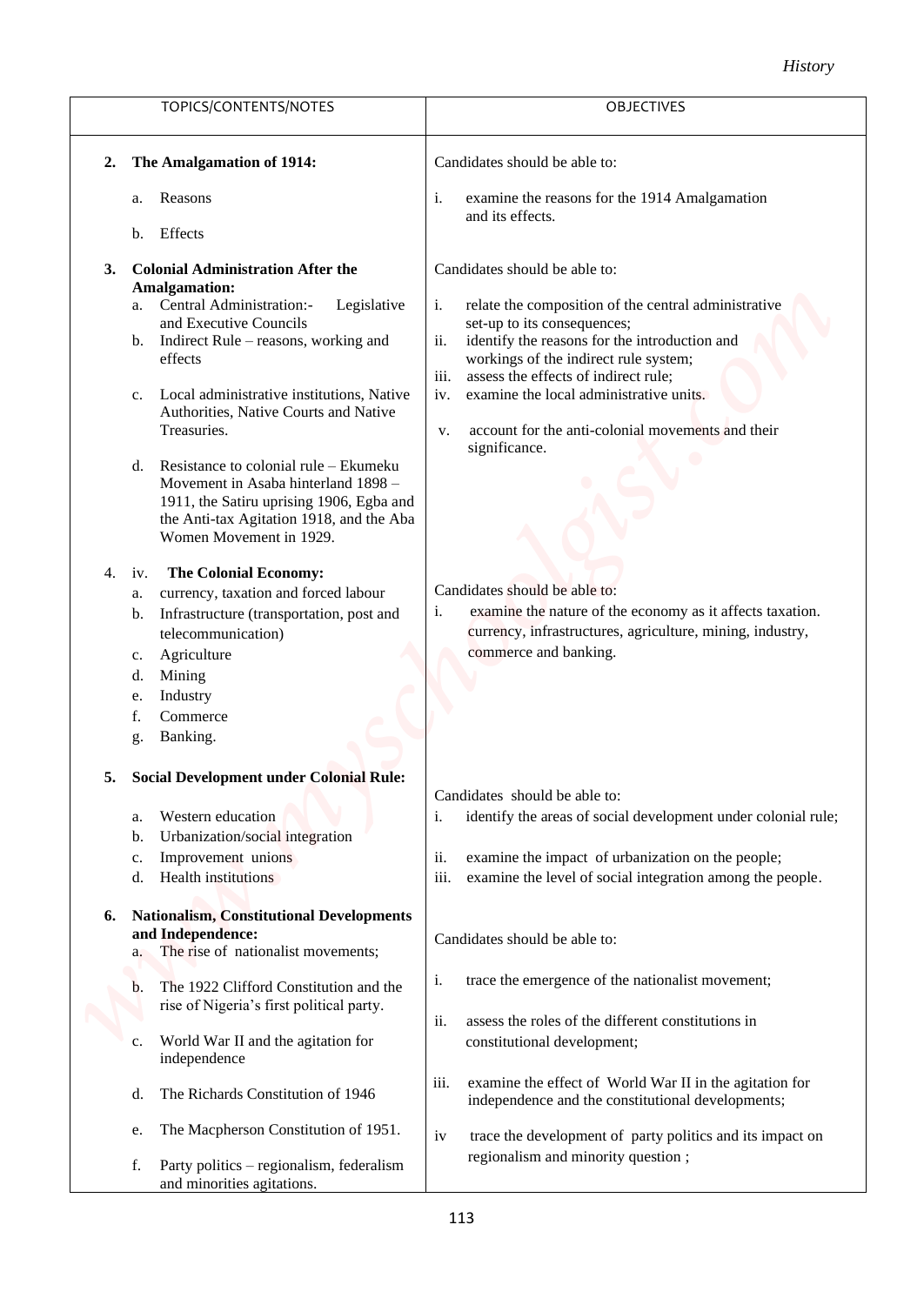| TOPICS/CONTENTS/NOTES<br><b>OBJECTIVES</b>                                                                                                                                                                                                                    |
|---------------------------------------------------------------------------------------------------------------------------------------------------------------------------------------------------------------------------------------------------------------|
|                                                                                                                                                                                                                                                               |
| examine the impact of the constitutional conferences.<br>V.<br>Lyttleton Constitution of 1954.<br>g.                                                                                                                                                          |
| determine the factors that aided the attainment of<br>V1.<br>constitutional conferences in Lagos in<br>h.<br>independence;<br>1957 and London in 1958                                                                                                         |
| The general elections of 1959 and<br>i.<br>independence in 1960.                                                                                                                                                                                              |
| <b>SECTION D: NIGERIA SINCE</b><br><b>INDEPENDENCE</b>                                                                                                                                                                                                        |
| The politics of the First Republic and<br>1.<br><b>Military intervention</b>                                                                                                                                                                                  |
| Struggle for the control of the centre;<br>a.<br>Candidates should be able to:                                                                                                                                                                                |
| Issue of revenue allocation<br>b.                                                                                                                                                                                                                             |
| give reasons behind the struggle for the control of the centre;<br>i.<br>Minority question<br>c.                                                                                                                                                              |
| account for the controversies in revenue allocation;<br>ii.<br>The 1962/63 census controversies<br>d.                                                                                                                                                         |
| account for the controversies generated by the minority<br>iii.<br>question and the creation of states;<br>The Action Group crisis and the General<br>е.<br>iv.<br>account for the controversies generated by the 1962/63<br>Elections of 1964/65.<br>census; |
| The coup d'etat of January 1966 and the<br>f.<br>examine the problems created by the Action Group crisis and<br>V.<br>Ironsi Regime.<br>the General Elections of 1964/65;                                                                                     |
| assess the significance of military intervention and the Ironsi<br>VI.<br>The Civil War:<br>2.<br>Regime.                                                                                                                                                     |
| Cause and effects<br>Candidates should be able to<br>a. Causes<br>examine the remote and immediate causes of the war;<br>i.                                                                                                                                   |
| b. Course<br>ii.<br>examine the course;                                                                                                                                                                                                                       |
| c. Effects<br>assess the effects of the war;<br>iii.                                                                                                                                                                                                          |
| The Gowon Regime.<br>3.                                                                                                                                                                                                                                       |
| Candidates should be able to<br>assess the challenges and achievements of the Gowon Regime.<br>i.                                                                                                                                                             |
| Murtala/Obasanjo Regime<br>4.<br>Candidates should be able to:                                                                                                                                                                                                |
| i. assess the challenges and achievements of the Murtala/Obasanjo<br><b>The Second Republic</b><br>5.<br>Regime;                                                                                                                                              |
| Candidates should be able to:<br>evaluate the challenges and achievements of the Second<br>i.<br>The Buhari Regime<br>6.<br>Republic.                                                                                                                         |
| Candidates should be able to:<br>The Babangida Regime<br>7.<br>assess the challenges and achievements of the Buhari Regime.<br>i.                                                                                                                             |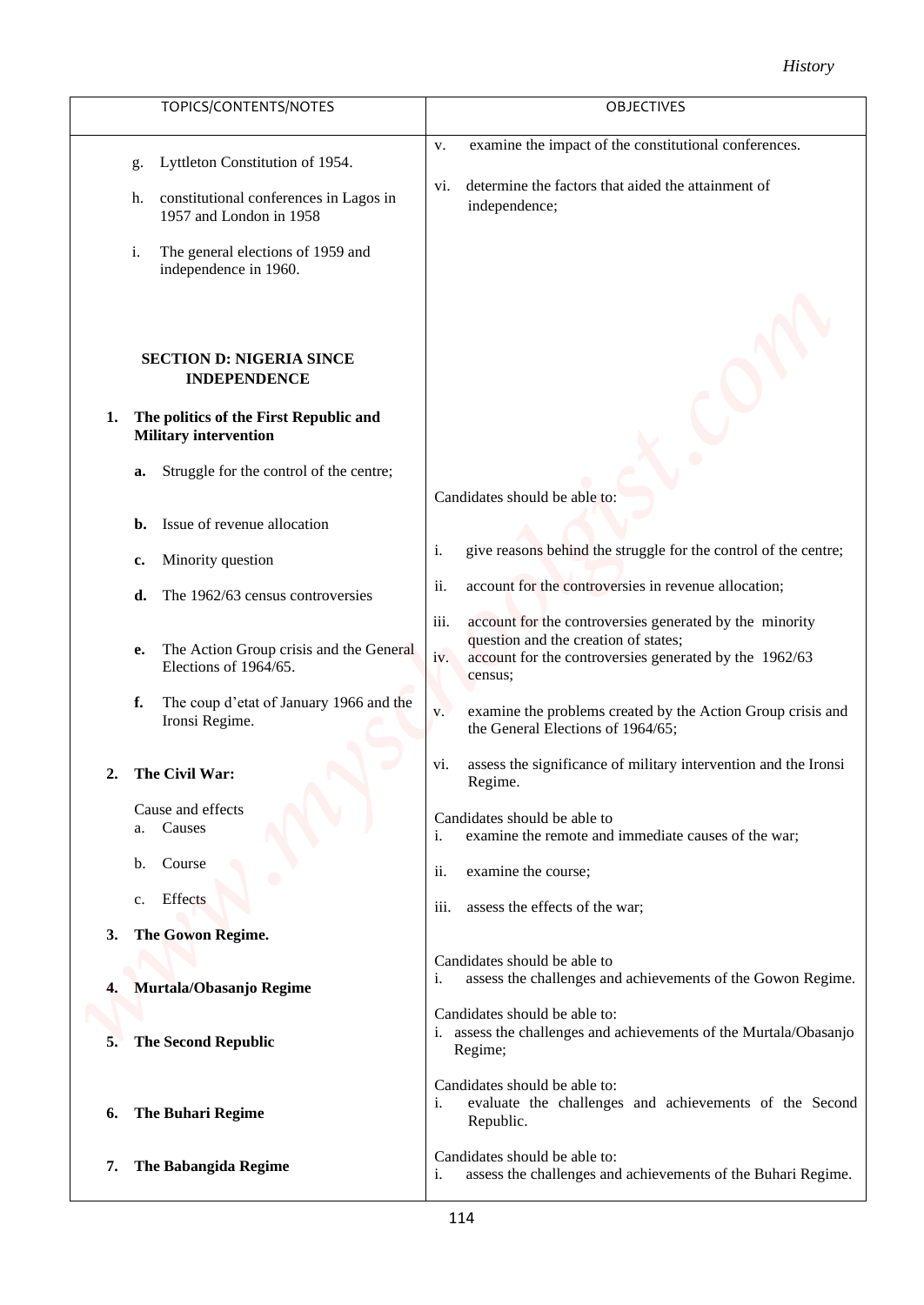|                                                                                                                                                                                                                                                                                                                                               | <b>History</b>                                                                                                                                                                                                                                                                                                                                                                                                                                                                                               |
|-----------------------------------------------------------------------------------------------------------------------------------------------------------------------------------------------------------------------------------------------------------------------------------------------------------------------------------------------|--------------------------------------------------------------------------------------------------------------------------------------------------------------------------------------------------------------------------------------------------------------------------------------------------------------------------------------------------------------------------------------------------------------------------------------------------------------------------------------------------------------|
| TOPICS/CONTENTS/NOTES                                                                                                                                                                                                                                                                                                                         | <b>OBJECTIVES</b>                                                                                                                                                                                                                                                                                                                                                                                                                                                                                            |
| The Interim National Government (ING)<br>8.<br>The Abacha Regime<br>9.                                                                                                                                                                                                                                                                        | Candidates should be able to:<br>i.<br>assess the challenges and achievements of the Babangida<br>Regime;<br>Candidates should be able to:<br>i.<br>examine the role and challenges of the Interim National<br>Government.                                                                                                                                                                                                                                                                                   |
|                                                                                                                                                                                                                                                                                                                                               | Candidates should be able to:<br>i. assess the challenges and achievements of the Abacha Regime.<br>Candidates should be able to:                                                                                                                                                                                                                                                                                                                                                                            |
| 10. Nigeria in International Organizations;<br>a. Economic Community of West African<br>States (ECOWAS),<br>b. African Union (AU)<br><b>Commonwealth of Nations</b><br>$\mathbf{c}$ .<br>d. Organization of Petroleum Exporting<br>Countries (OPEC)<br>e. United Nations Organization<br>The role of Nigeria in Conflict<br>f.<br>Resolution. | i. assess challenges and achievements of the Abdulsalami Regime;<br>Candidates should be able to:<br>$i$ .<br>examine the role of Nigeria in ECOWAS<br>ii.<br>assess the role of Nigeria in the AU<br>iii.<br>evaluate the role of Nigeria in the Common Wealth of Nations<br>assess the role of Nigeria in the OPEC<br>iv.<br>examine the role of Nigeria in the UN<br>V.<br>examine the role of Nigeria in conflict resolutions in the<br>vi.<br>Congo, Chad, Liberia, Sierra Leone, Guinea and the Sudan. |
| PART II: AFRICA AND THE WIDER<br><b>WORLD SINCE 1800</b><br>SECTION A: WEST AND NORTH AFRICA                                                                                                                                                                                                                                                  |                                                                                                                                                                                                                                                                                                                                                                                                                                                                                                              |
| <b>Islamic Reform Movements and State</b><br>1.<br><b>Building in West Africa:</b>                                                                                                                                                                                                                                                            |                                                                                                                                                                                                                                                                                                                                                                                                                                                                                                              |
| Relationship between Sokoto and other<br>a.<br>Jihads.                                                                                                                                                                                                                                                                                        | Candidates should be able to:<br>i.<br>establish the relationship between the Sokoto Jihad and other<br>Jihads in West Africa:                                                                                                                                                                                                                                                                                                                                                                               |
| The Jihads of Seku Ahmadu and Al-Hajj<br>b.<br>Umar                                                                                                                                                                                                                                                                                           | ii.<br>compare the achievements of the Jihads of Seku Ahmadu and<br>Al-Hajj Umar.                                                                                                                                                                                                                                                                                                                                                                                                                            |
| The activities of Samori Toure<br>c.<br>Sierra Leone, Liberia and Christian<br>2.<br><b>Missionary Activities in West Africa</b>                                                                                                                                                                                                              | iii.<br>examine the activities of Samori Toure of the Madinka<br>Empire.                                                                                                                                                                                                                                                                                                                                                                                                                                     |
| The foundation of Sierra Leone and<br>a.<br>Liberia and the spread of Christianity                                                                                                                                                                                                                                                            | Candidates should be able to:<br>determine the factors that led to the founding of Sierra Leone<br>i.<br>and Liberia;                                                                                                                                                                                                                                                                                                                                                                                        |
| The activities and impact of Christian<br>$\mathbf{b}$ .<br>missionaries.                                                                                                                                                                                                                                                                     | ii.<br>examine the importance of Sierra Leone and Liberia in the<br>spread and impact of Christianity in West Africa.                                                                                                                                                                                                                                                                                                                                                                                        |
| <b>Egypt under Mohammed Ali and Khedive</b><br>3.                                                                                                                                                                                                                                                                                             | assess the impact of Christian missionary activities in West<br>iii.<br>Africa.                                                                                                                                                                                                                                                                                                                                                                                                                              |
| Ismail:                                                                                                                                                                                                                                                                                                                                       | Candidates should be able to:                                                                                                                                                                                                                                                                                                                                                                                                                                                                                |
| The rise of Mohammad Ali and his<br>a.<br>reforms                                                                                                                                                                                                                                                                                             | determine the factors that aided Mohammad Ali's rise to<br>i.<br>power and his reforms;                                                                                                                                                                                                                                                                                                                                                                                                                      |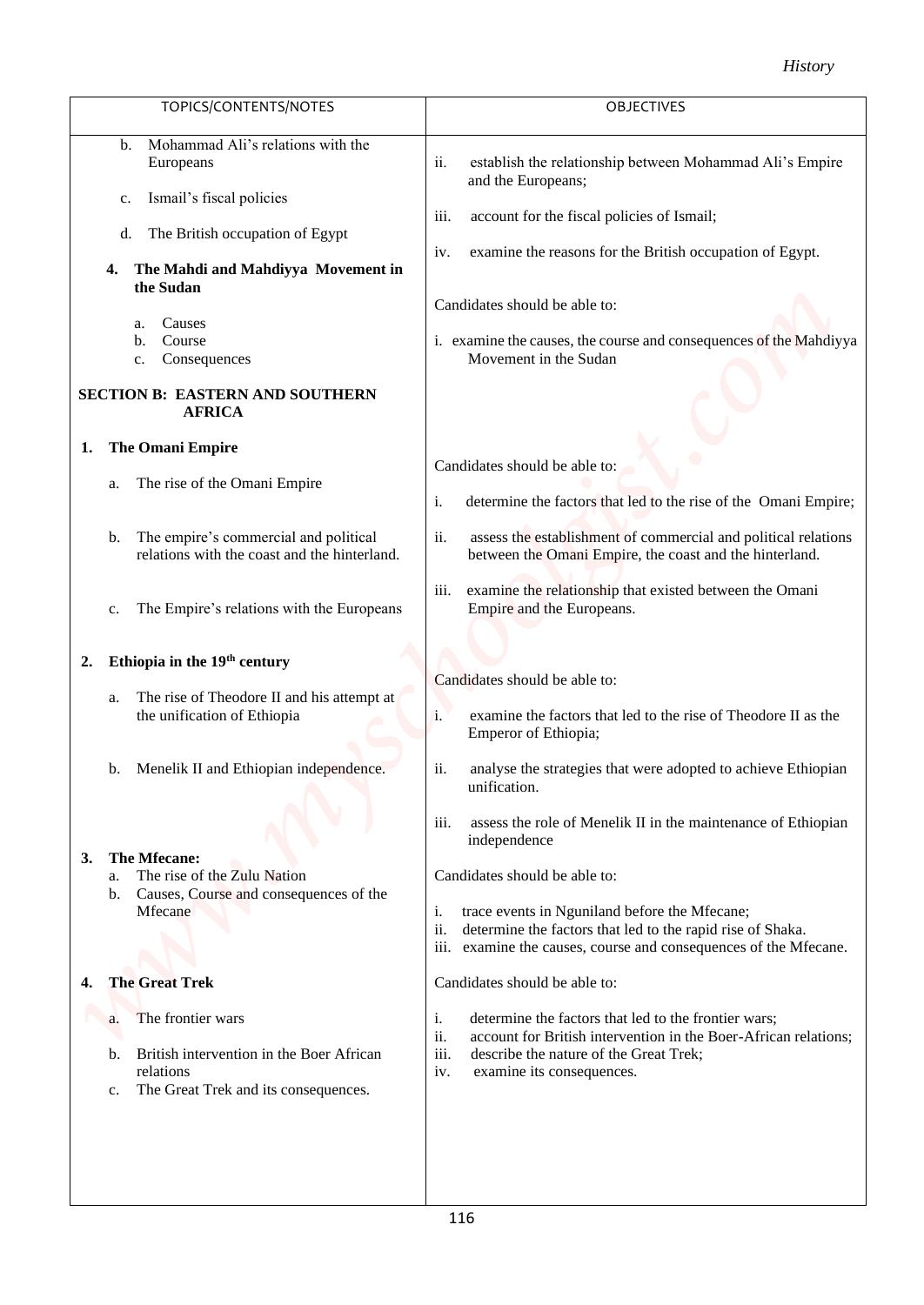|    |                                                                                                                                                                                                                                    | <b>History</b>                                                                                                                                                                                                                                                             |
|----|------------------------------------------------------------------------------------------------------------------------------------------------------------------------------------------------------------------------------------|----------------------------------------------------------------------------------------------------------------------------------------------------------------------------------------------------------------------------------------------------------------------------|
|    | TOPICS/CONTENTS/NOTES                                                                                                                                                                                                              | <b>OBJECTIVES</b>                                                                                                                                                                                                                                                          |
|    | SECTION C: IMPERIALISM, COLONIALISM<br>AND PROBLEMS OF NATION-<br><b>BUILDING IN AFRICA</b>                                                                                                                                        |                                                                                                                                                                                                                                                                            |
| 1. | The New Imperialism and European<br><b>Occupation of Africa</b><br>The New Imperialism in Africa<br>a.<br>European scramble for Africa<br>b.<br>The Berlin Conference<br>c.<br>The occupation and resistance by Africans.<br>d.    | Candidates should be able to:<br>assess the causes of the New Imperialism<br>i.<br>ii.<br>examine the causes of the scramble;<br>iii.<br>account for the significance of the Berlin Conference;<br>examine African resistance to the occupation.<br>iv.                    |
| 2. | <b>Patterns of Colonial Rule in Africa:</b>                                                                                                                                                                                        | Candidates should be able to:                                                                                                                                                                                                                                              |
|    | The British<br>a.<br>The French<br>b.<br>The Portuguese<br>c.<br>The Belgians<br>d.                                                                                                                                                | examine and compare the patterns of colonial rule by the<br>i.<br>various European powers.                                                                                                                                                                                 |
| 3. | <b>The Politics of Decolonization</b>                                                                                                                                                                                              | Candidates should be able to:                                                                                                                                                                                                                                              |
|    | Colonial policies and African discontent<br>a.<br>The impact of the two world wars<br>b.<br>Nationalist activities and the emergence of<br>c.<br>political parties and associations<br>Strategies for attaining independence<br>d. | i.<br>examine the policies employed by the colonial masters and<br>the magnitude of African discontent;<br>ii.<br>assess the impact of the First and Second World Wars on<br>African nationalism;<br>iii. determine the strategies used in the attainment of independence. |
| 4. | <b>Apartheid in South Africa</b>                                                                                                                                                                                                   | Candidates should be able to:                                                                                                                                                                                                                                              |
|    | The origin of apartheid<br>a.<br>Rise of Afrikaner nationalism<br>b.                                                                                                                                                               | i.<br>trace the origin of apartheid in South Africa;<br>ii.<br>give reasons for the rise of Afrikaner nationalism;                                                                                                                                                         |
|    | Enactment of apartheid laws<br>c.                                                                                                                                                                                                  | evaluate apartheid laws;<br>iii.                                                                                                                                                                                                                                           |
|    | Internal reaction and the suppression of<br>d.<br>African nationalist movements                                                                                                                                                    | relate the internal reactions to apartheid to the African<br>iv.<br>struggle for majority rule;                                                                                                                                                                            |
|    | External reaction to apartheid, the<br>e.<br>Frontline States, the Commonwealth of<br>Nations, OAU and the UN.                                                                                                                     | relate the contributions of African states and international<br>V.<br>organizations to the fight against apartheid;                                                                                                                                                        |
|    | The dismantling of apartheid<br>f.                                                                                                                                                                                                 | identify the steps taken towards the dismantling of apartheid<br>V1.<br>in South Africa<br>assess the post-apartheid development in South Africa.<br>V11.                                                                                                                  |
|    | Post-apartheid development<br>g                                                                                                                                                                                                    |                                                                                                                                                                                                                                                                            |
| 5. | <b>Problems of Nation-building in Africa</b>                                                                                                                                                                                       | Candidates should be able to:                                                                                                                                                                                                                                              |
|    | Political and economic challenges and<br>a.<br>constraints                                                                                                                                                                         | i.<br>examine the political and economic problems faced by<br>African countries in nation-building;<br>ii.<br>assess the effects of natural disasters on Africa                                                                                                            |
|    | Physical and environmental challenges<br>$\mathbf{b}$ .                                                                                                                                                                            | determine the role of ethnic and religious problems in Africa;<br><i>iii.</i>                                                                                                                                                                                              |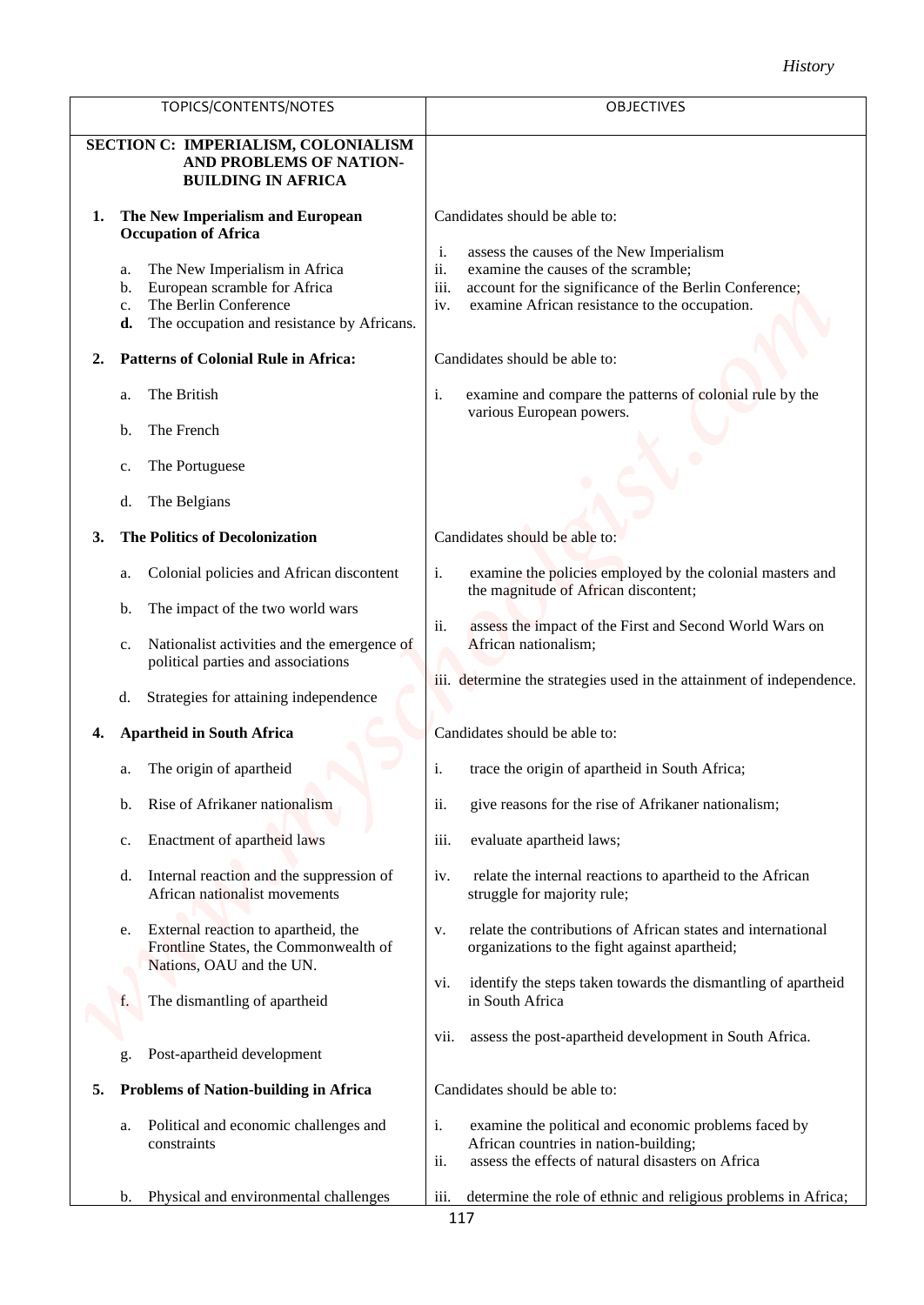| TOPICS/CONTENTS/NOTES                                     | <b>OBJECTIVES</b>                                                                                        |
|-----------------------------------------------------------|----------------------------------------------------------------------------------------------------------|
| Ethnic and religious pluralism<br>$C_{\star}$             | iv. examine the role of the military in African politics;                                                |
| Military intervention and political<br>d.<br>instability. | examine the role of neo-colonialism in Africa;<br>V.<br>assess the problems of boundary disputes;<br>V1. |
| Neo-colonialism and under -development.<br>e.             | vii. establish the relationship between civil wars and refugee<br>problems in Africa                     |
| Boundary disputes and threat to African<br>f.<br>unity    |                                                                                                          |
| Civil wars and the refugee problem.<br>g.                 |                                                                                                          |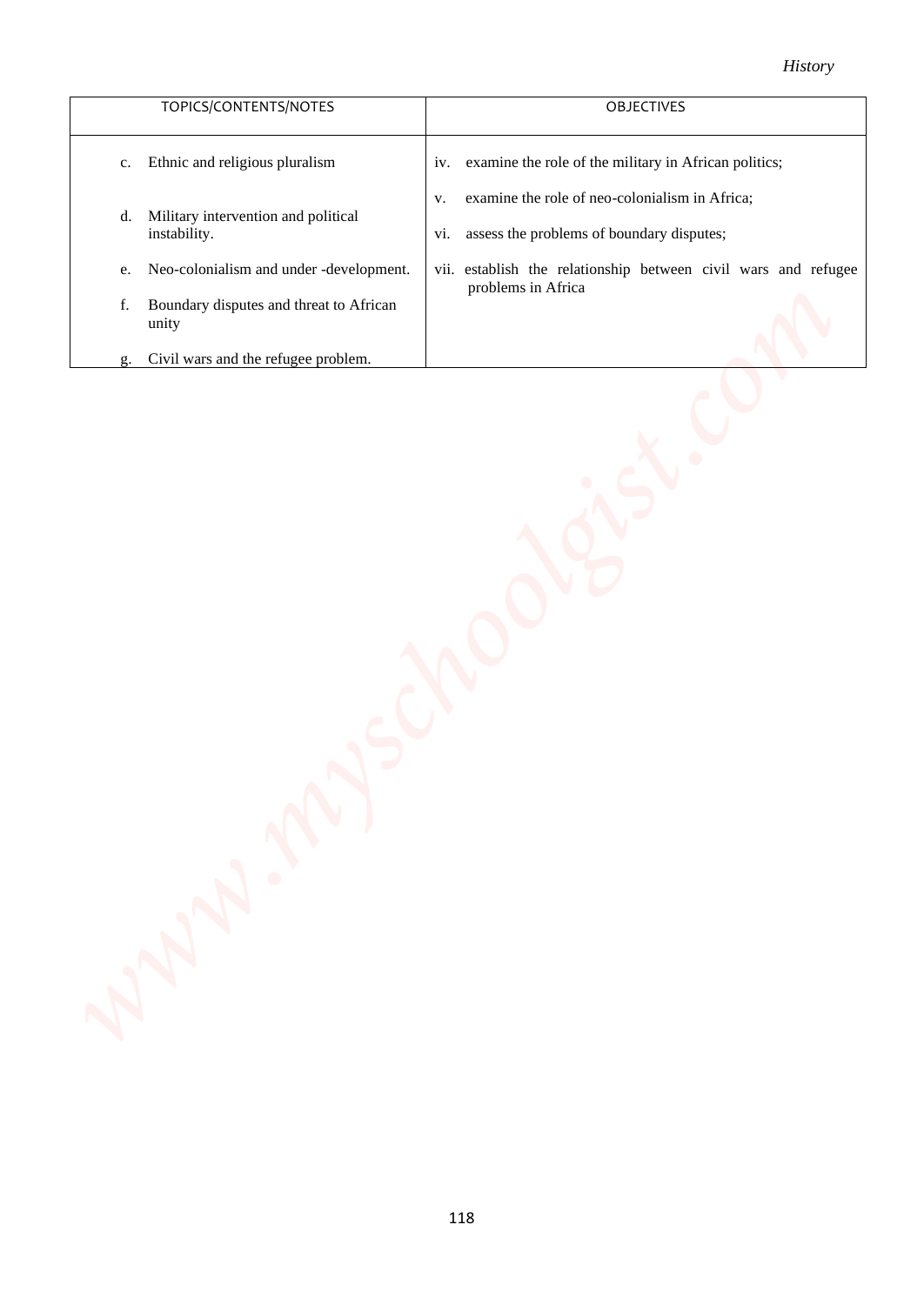#### **RECOMMENDED TEXTS**

- Abba, A (2006) *The Politics of Mallam Aminu Kano,* Kaduna Vanguard and Publishers.
- Ayandele, A. E. et al (1986) *The Making of Modern Africa, The Twentieth Century Vol 2*., Longman.
- Ajayi and Crowther (1971) *History of West Africa Vol. I,* London, Longman.
- Ajayi and Crowther (1974) *History of West Africa Vol. II,* London, Longman
- Akinloye, S. A. (1976) *Emergent African States: Topics in Twentieth Century African History,* Longman.
- Akinyemi, A. B., Agbi, S. O. and Otunbanjo, A. O. (eds) (1989) *Nigeria since Independence: The First 25 years. (International Relations) Vol x,* Heinemann. Ibadan.
- Anene J. C. and Brown, G (1966) *African in the 19th and 20th centuries,* Ibadan: University Press.
- Anene J. C. (1966) *Southern Nigeria in Transition,* 1885 1906, Cambridge: University Press.
- Anene, J. C and Brown, G (eds) (1972) *African in the Nineteenth and Twentieth Centuries: A Handbook for Teachers and Students,* Ibadan: University Press and Nelson.
- Ashiwaju A. I., Croder, M and Denzer, I. R. (eds) *Tariki 25, Grassroots Leadership in Colonial West Africa,*  Vol. 7, London: Longman. **FROMMENOED TEXTS**<br> **FROMMENOED TEXTS**<br> *Www.mysching.org/kellinn.htmln.Kime.Kime.WinderWindows.Text Common Schools Are reader for the system of the system of the system of the system of the system of the system of the sy* 
	- Atanda, J. A. Ashiwaju, G and Abubakar, Y. (eds) (1989) *Nigeria since Independence: The First Years: Religion Vol. i.,* Ibadan Heinemann.
	- Barkindo, B. et al (1989) *Africa and the Wider World, Vol. 1.* Lagos: Longman.
	- Barkindo, B. et al (1996) *Africa and the Wider World, Vols. 2 and 3,* Lagos: Longman
	- Boahen, A (1969) *The Revolutionary years: Africa since 1800* Longman publishers.
	- Boahen, A (1969) *The Revolutionary years: West Africa since 1800, Longman Publishers*
	- Sokoto Caliphate: History and Legacies, 1804 2004, vols. I and II, Kaduna: Arewa House.
	- Celeman, J. S. (1986) *Nigeria: Background to Nationalism,* Benin: Broburg and Wistrom.
	- Clerk, T. A. (1991) *Right Honourable Gentleman: The Life and Times of Alhaji Sir Abubakar Tafawa Balewa,* Zaria: Hudahuda Publishing Company.
	- Cohen, D. I. and Daniel, J. (eds) (1981) *Political Economy of Africa: Selected Readings,* London, Longman.
	- Crowther, M. *West Africa*: *An introduction to its History, Longman, 1977.*
	- Crowther, M. Nigeria: *An introduction to its History, London:Longman,1979.*
	- Dike, K. O. (1956) *Trade and Politics in the Niger Delta,* London: Oxford University Press.
	- Ekeh, P. P and Ashiwaju, G. (eds) (1989) *Nigeria since Independence: The First 25 Years: Culture, Vol. VII*, Ibadan: Heinemann.
	- Falola, T. et al (1989) *History of Nigeria Vol. I,* Lagos: Longman.
	- Falola T. et al (1989) *History of Nigeria Vols. 2 and 3,* Lagos: Longman.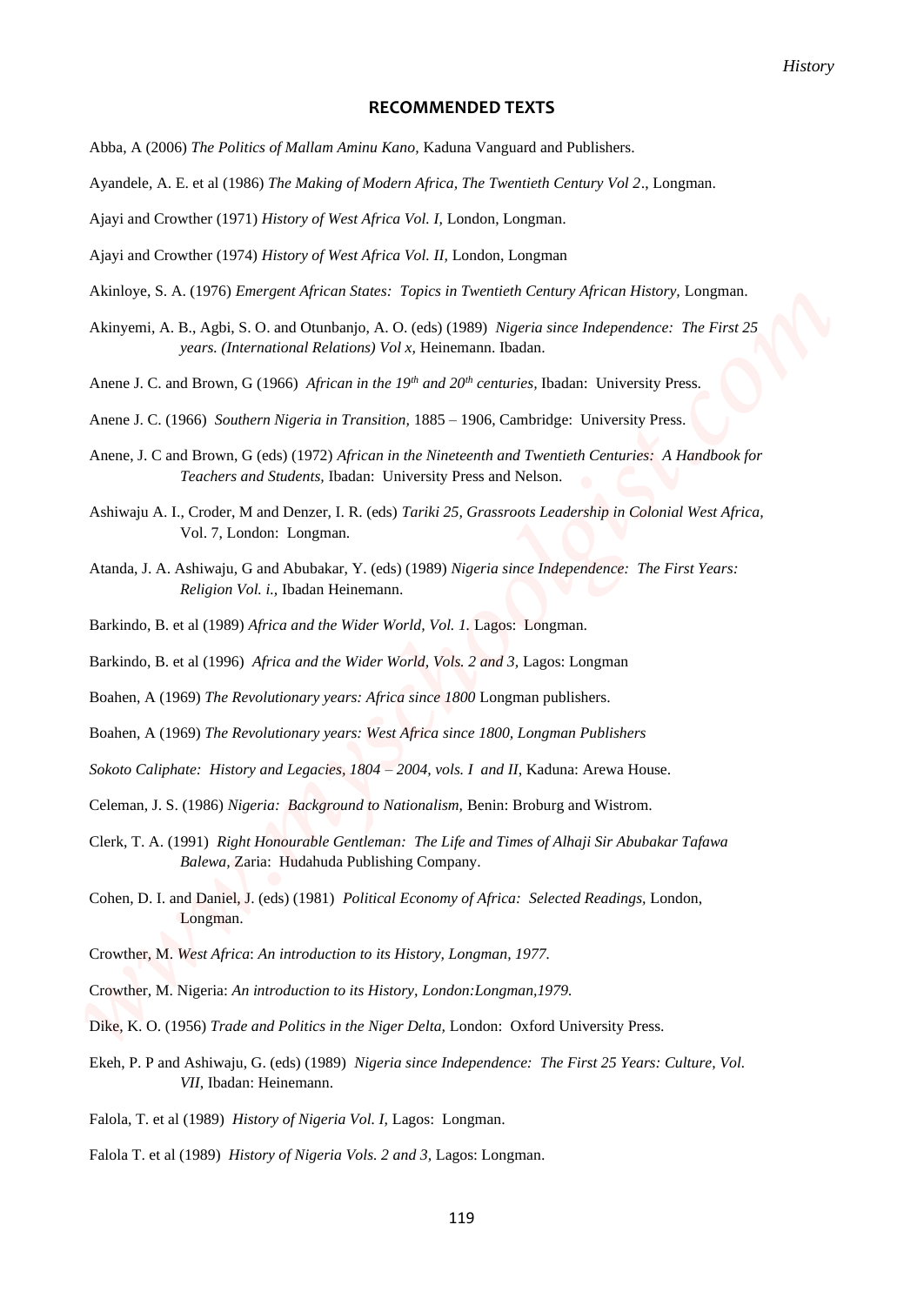- Gboyega, A., Abubakar, Y and Aliyu Y. (eds) (1989) *Nigeria since Independence: The First 25 Years Public Administration, Vol. III,* Ibadan: Heinemann.
- Hallet, R. (1975) *Africa since 1875,* Ibadan: Heinemann.
- Hopkins, A. G. (1973) *An Economic History of West Africa,* Longman.
- Ikime, O and Osoba, S. O. (eds) *Tarikh: Independence Movement in Africa (Part I), Vol. 3, No. 4* London: Longman.
- Ikime, O and Osoba, S. O. (eds) *Tarikh: Government in Pre-Colonial Africa, Vol. 4, No. 2* London, Longman
- Ikime, O and Osoba, S. O. (eds) (undated): *Peoples and Kingdoms of West Africa in the Pre-colonial Period, Vol. 5,* No. 1 London: Longman.
- Ikime, O and Osoba, S. O. (eds) (undated) *Tarikh: Europeans Conquest and African Resistance (Part 2), Vol. 4*, London: Longman. *Providence X and Allows Y, edsh (1999)*. Nigeria due had providence The First 23 Foury<br> **Weiler, (1975)**  $\pi$  Providence Mathematics Heft III. These Electroman<br> **Weiler**, (1976)  $A\phi$  is considered by the Hallows Mathem
	- Ikime, O (1977) T*he Fall of Nigeria: The British Conquest,* London: Heinemann.
	- Ikime, O (ed) (1974) *Leadership in 19th Century Africa: Essays from Tarikh,* London: Longman
	- Ikime, O. (1968) *Merchant Price of the Niger Delta,* London: Heinemann.
	- Ikime, O. (ed) (1980) *Ground work of Nigerian History,* Ibadan: Heinemann.
	- Iseihei, E. (1983) *A History of Nigeria,* London: Longman.
	- Jorre, J. D. (1972) *The Nigeria Civil War,* London: Hordder and Stoughton.
	- Kani, A. M. and Gandi, K. (1990) *A State and Society in the Sokoto Caliphate, Series I*, Usman Danfodio University, Sokoto.
	- Mahdi, A., Kwanashei, G. A and Yakubu M. (eds) (1994) *Nigeria: The state of the Nation and the Way Forward*, Kaduna: Arewa House.
	- Martin, P. M and Omera, P. (1995) (eds) *Africa (Third Edition),* Bloomington: Indiana University Press.
	- Mohammed, B. (1982) *Africa and Non-alignment: A study in the Foreign Relations of New Nations,* Kano: Triumph Publishers.
	- Mohammed A. S. and Adamu, S.(eds) (2005) *Nigeria and the Reform of the United Nations,* Zaria: Hanwa.
	- Nzula, A. T., Potekhin and Zusmanovich (1979) *Forced Labour in Colonial Africa,* London: Zed Press.
	- Offiong, D. A. (1980) *Imperialism and Dependency: Obstacles to Development,* Enugu: Fourth Dimension Publishers.
	- Ojigbo, O. (1982) *Shehu Shagari: The Biography of Nigeria's First Executive President,* Yugoslavia Mlandiska Knjiga.
	- Okafor, I. (1989) *History for Senior Secondary Schools,* Onitsha, Jet Publishers.
	- Oliver, T. and Afmore, A. (1996) *Africa since 1880 (Fourth Edition)* New York: Cambridge University Press.
	- Olusanya G. O. (1973) *The Second World War and Politics in Nigeria,* 1939 1953, Ibadan: Evans.
	- Omar O. (1966) *The Zulu Aftermath: A Nineteenth-Century Revolution in Bantu Africa,* London: Longman.